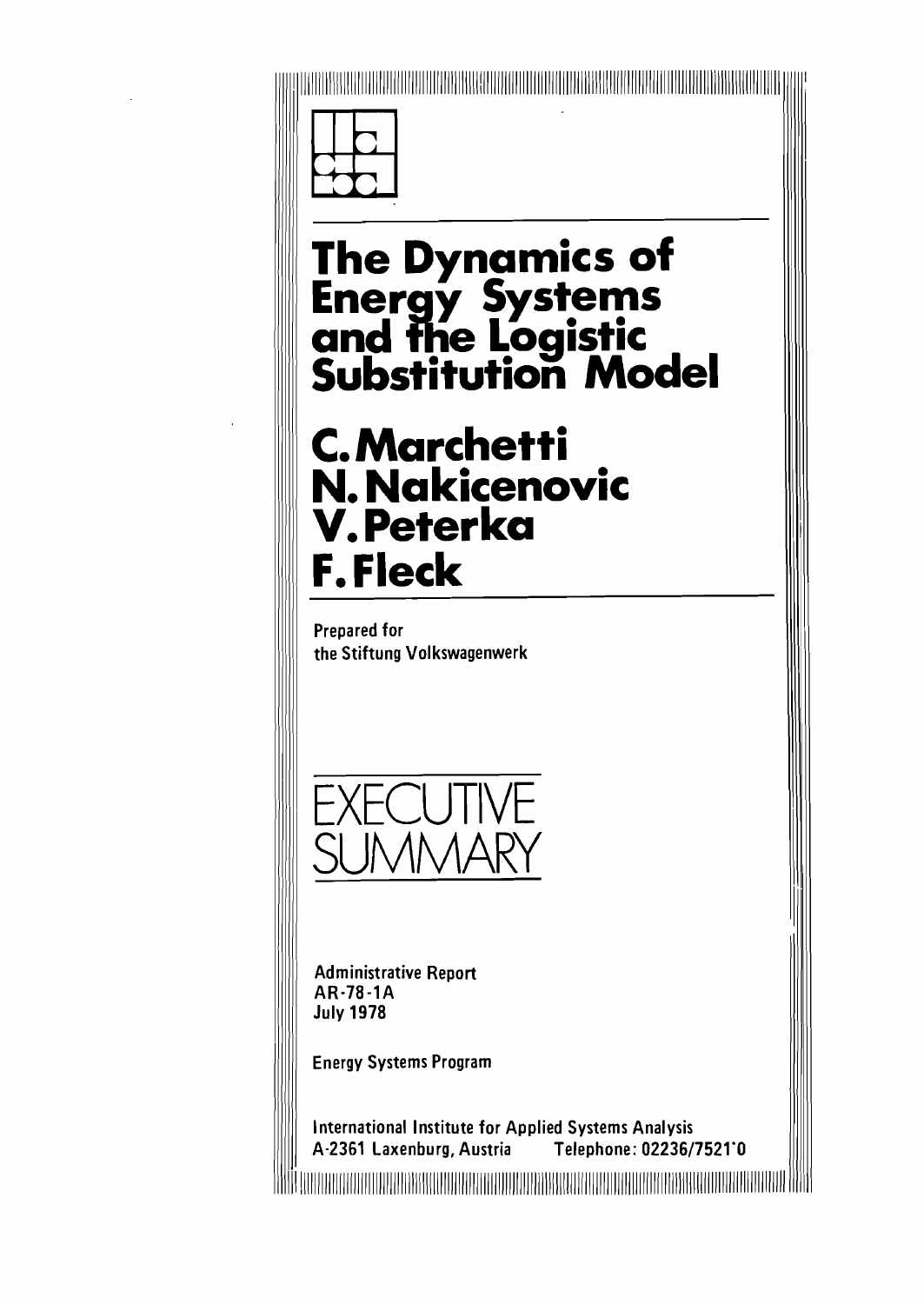$\epsilon$  $\star$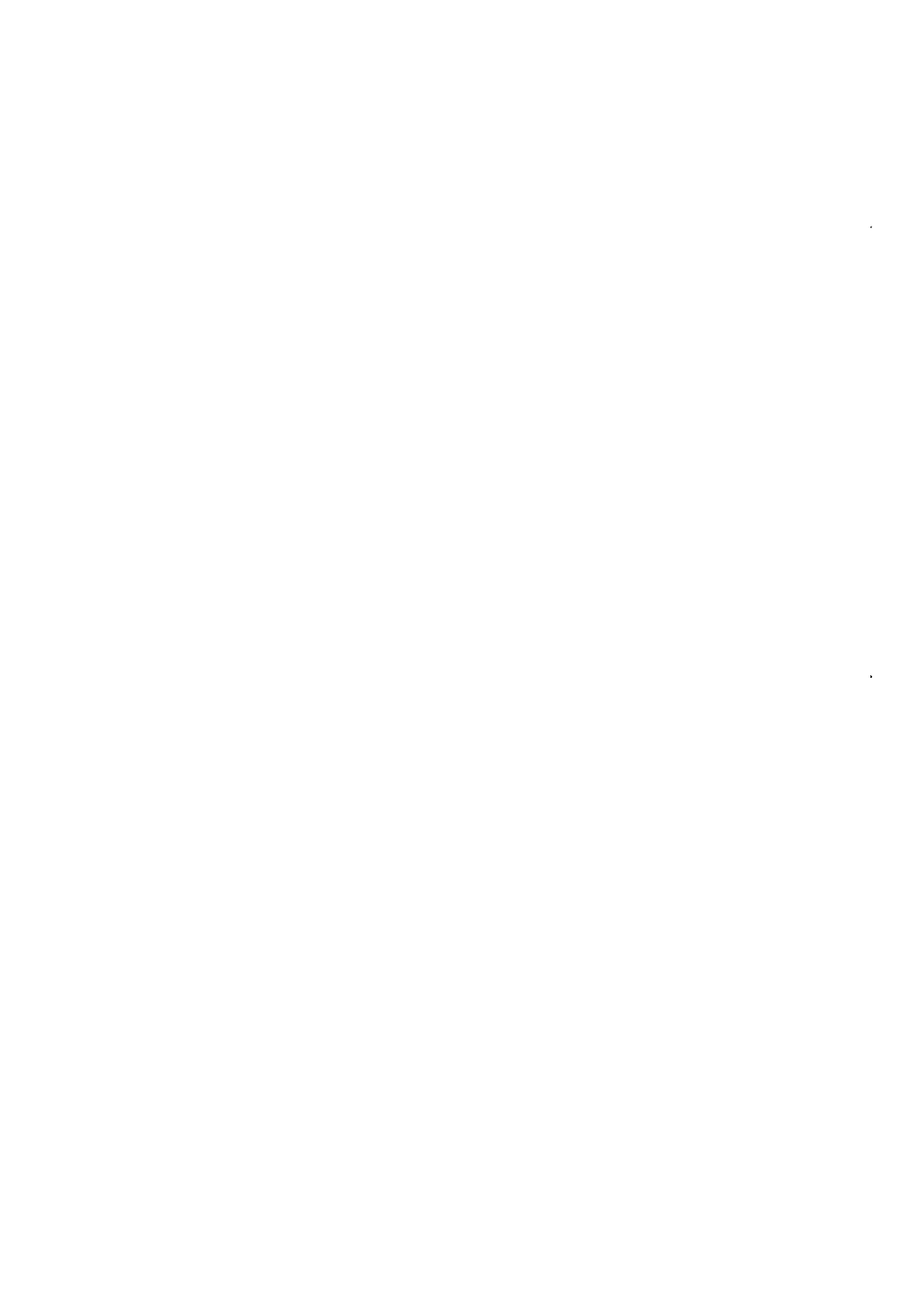### THE DYNAMICS OF ENERGY SYSTEMS AND THE LOGISTIC SUBSTITUTION MODEL

### *EXECUTIVE SUMMARY*

C. Marchetti N. Nakicenovic v. Peterka F. Fleck

### July 1978

The views and conclusions expressed in this report are the authors' alone and should not be ascribed to the National Member Organizations, Council, or other staff of the International Institute for Applied Systems Analysis.

 $\overline{\mathbf{r}}$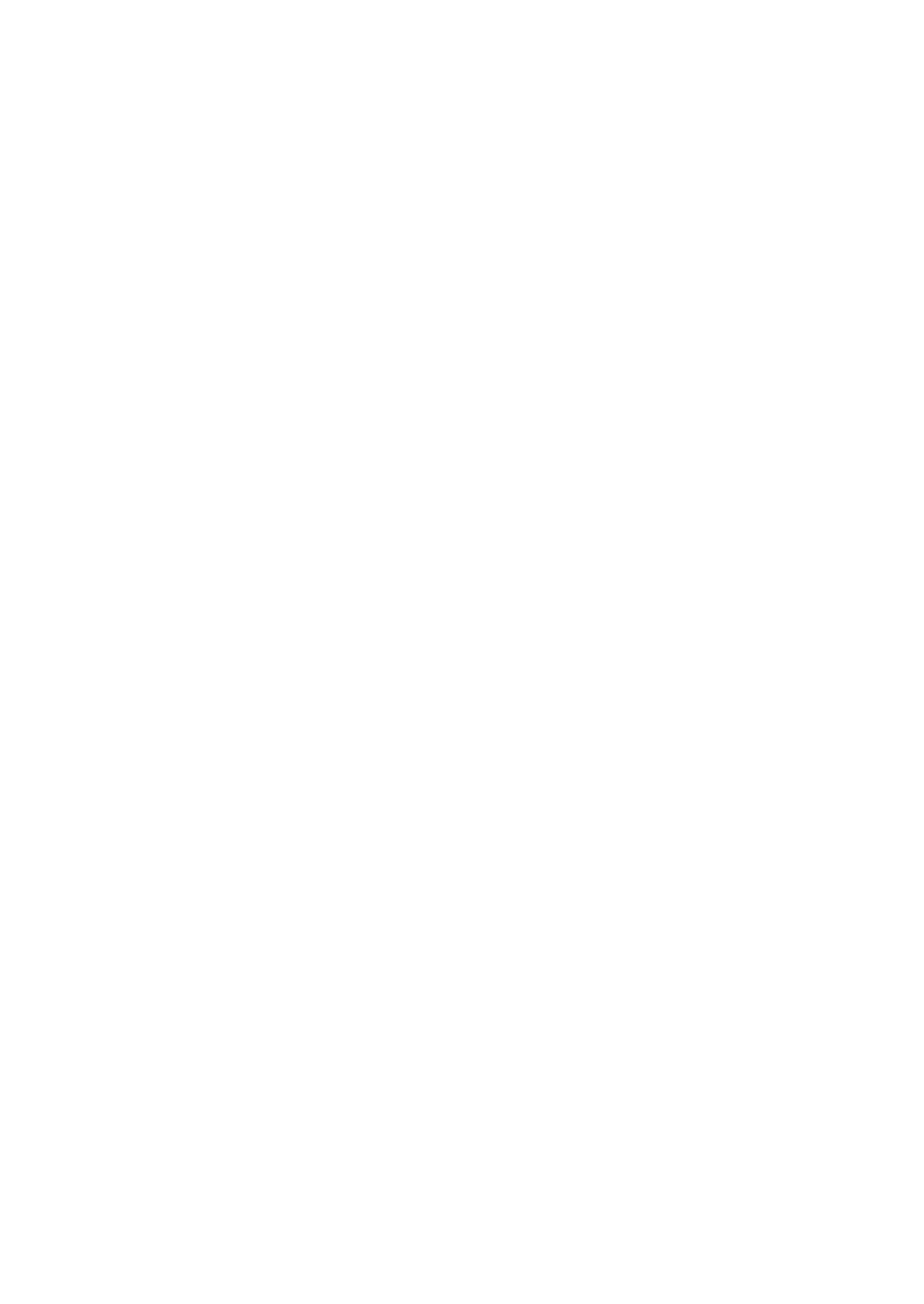### RESUME

This is <sup>a</sup> report on the work done at the International Institute for Applied Systems Analysis in 1976 to 1977 under <sup>a</sup> grant from Volkswagenwerk Foundation, whose objective was to explore the potential and the mechanisms of logistic analysis to describe the structure and the evolution of energy systems.

*VoLume One* contains the phenomenological part. About <sup>300</sup> cases were examined, some of which are reported in detail.

The quality of the logistic description is generally excellent, even for cases extending <sup>150</sup> years into the past and verient, even for cases executing 150 years files the past and<br>with all the perturbations such a long time span entails, and consequently we thought it appropriate to extend the description into the future and use it for prediction.

This was not really the objective of the grant but 'it naturally arises from the work and provides food for thought. Projections in the current literature appear to be in fact strongly inconsistent with the past, which casts doubts on their realizability, and are even internally inconsistent, which reinforces these doubts.

The fact that numerous "free" choices at the social level lead to very regular overall patterns should perhaps temper the feeling of being caught in a deterministic clockwork.

In *VoLume Two,* devoted to the theoretical work, F. Fleck deals specifically with this problem showing the final regularity derived from <sup>a</sup> set of stochastic, i.e. "free", decisions. v. Peterka, on the other hand, operates at <sup>a</sup> more aggregated level, where one can start to speak of economic determinism. He describes <sup>a</sup> form of fate we are more ready to accept, if only grudgingly.

Our exploration has generated more problems than we have solved; thus the field appears very fertile for future research.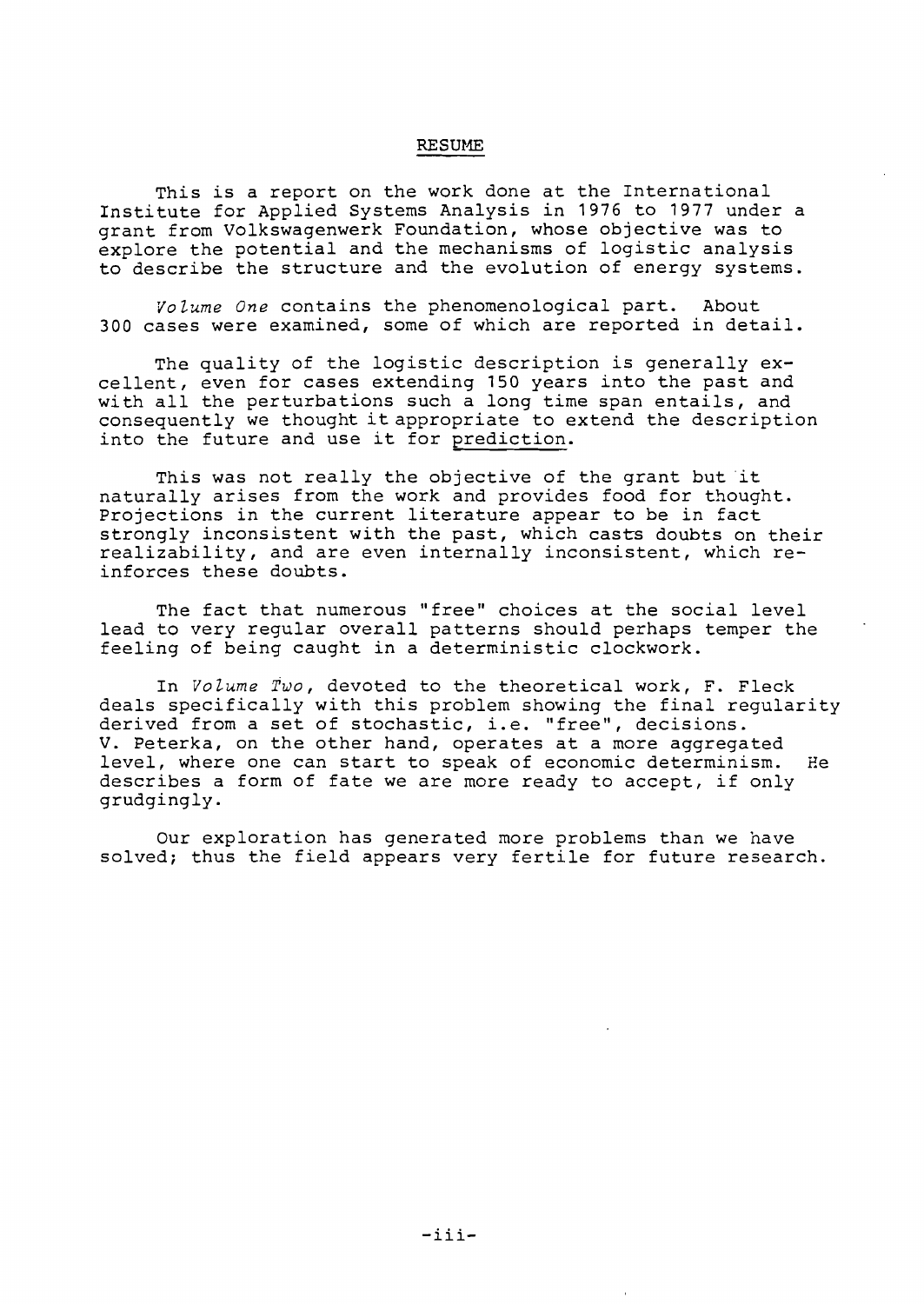$\epsilon$  $\star$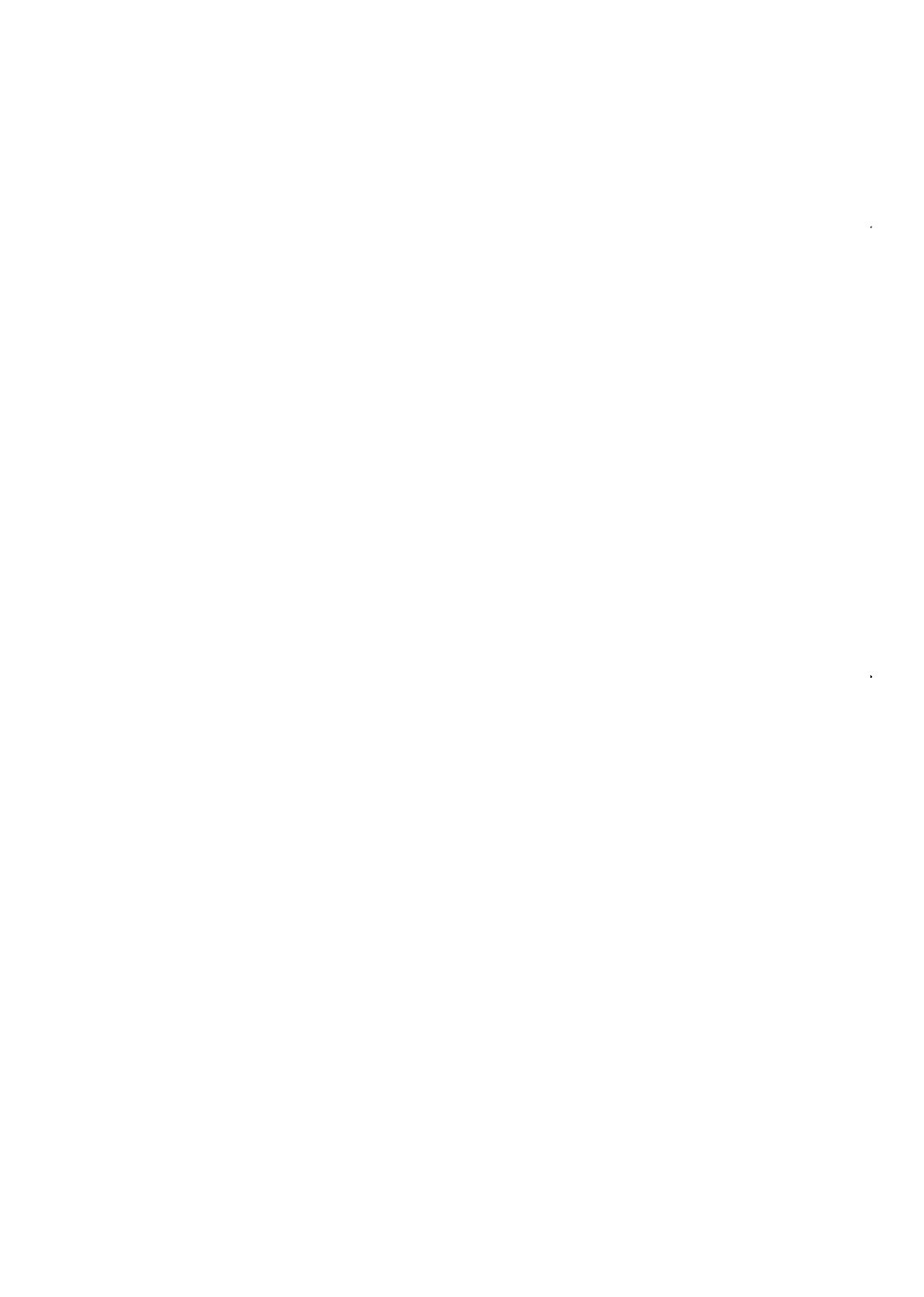Information, materials and energy are the basic constituents of our civilization and it is most natural that we should try to assess their relative roles and internal mechanisms.

Energy has lately received great attention, partly because of the very successful move by the oil cartel in 1973. The political consequences and the promotional infrastructure of that move have generated <sup>a</sup> highly emotional atmosphere, very contrary to an objective appreciation of the facts.

In this study we try to get rid of all emotions and ad hoc interpretations. We stick to facts only, i.e. to statistical data, and try to find if they possess an internal order, or, using <sup>a</sup> terminology borrowed from physics, if <sup>a</sup> phenomenological description is possible. We found it is.

Our initial working hypothesis was that primary energies, like wood, coal, oil, gas, nuclear, are just technologies competing for a market. Consequently market penetration analysis as developed, e.g., by Mansfield (1961) and many others should be applicable.

We actually took the formulation by Fisher and Pry (1970) which is the most phenomenological of all, as it just tries to fit statistical data with two parameter logistic functions. In their original work, these authors treated competitions between two technologies only. For the case of energy in the last <sup>50</sup> years usually more than two competitors were present. Consequently we extended their methodology to the case of mUltiple competition. In their original treatment the basic assumption postulated is that once <sup>a</sup> substitution of the new for the old has progressed as far as <sup>a</sup> few percent, it will proceed to completion along <sup>a</sup> logistic substitution curve:

$$
\frac{F}{1-F} = \exp (\alpha t + \beta) \tag{1}
$$

Ī

where <sup>t</sup> is the independent variable usually representing some unit of time,  $\alpha$  and  $\beta$  are constants, F is the fractional market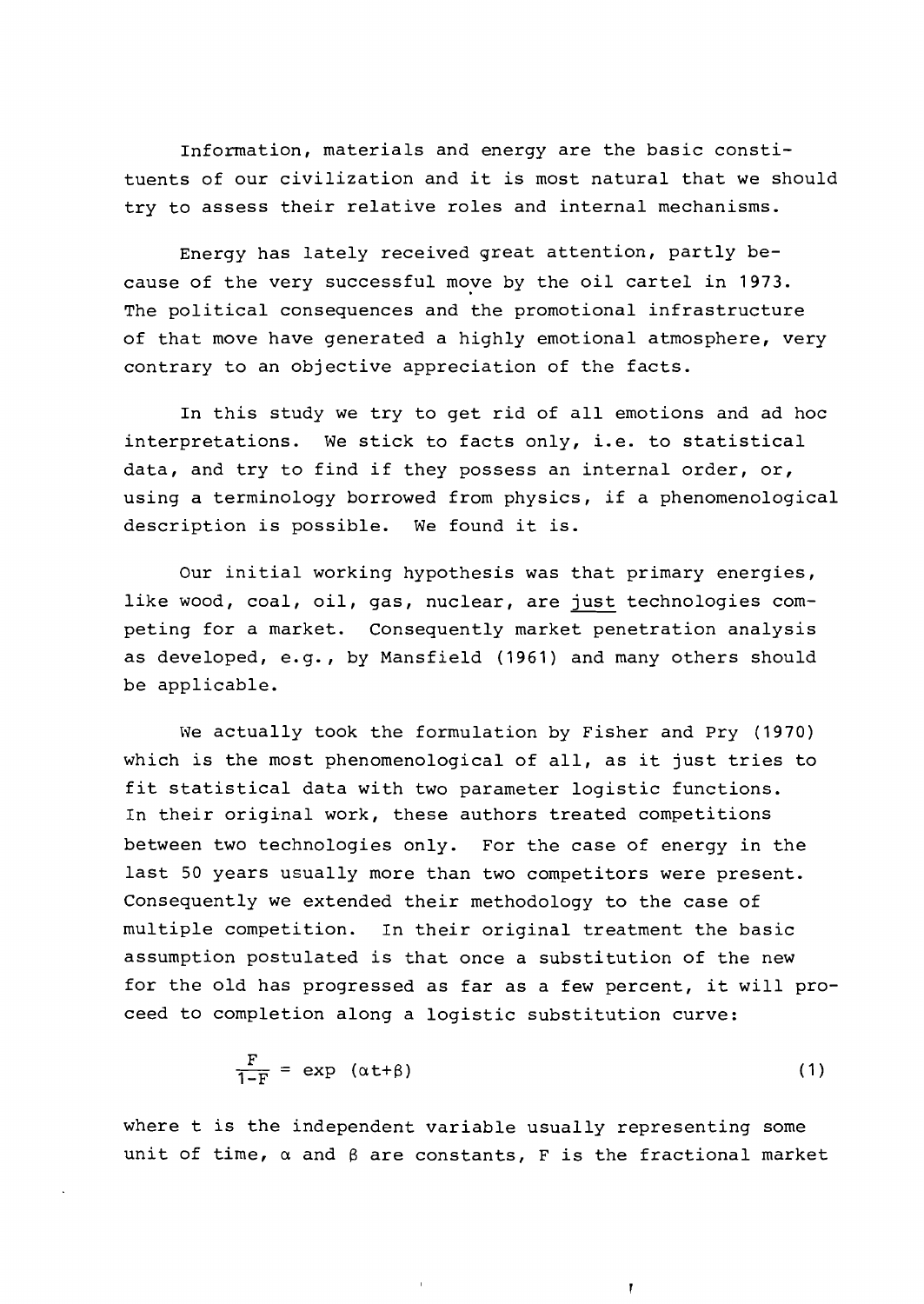share of the new competitor and 1-F of the old one. The coefficients  $\alpha$  and  $\beta$  are sufficient for the description of the whole substitution process. They are unfortunately not known, but they can be estimated from <sup>a</sup> swath of historical data.

In the case of multiple competition, the obvious condition that the sum of all the market fractions equals 1,

$$
\sum_{i=1}^{n} F_i = 1 \tag{2}
$$

where <sup>n</sup> is the number of competitors, cannot be met with <sup>n</sup> functions of the form (1). We assumed then that one of the fractions is defined as the complement to <sup>1</sup> of the sum of the others. The technology behaving as "residual" is the oldest of the growing ones.

The details of the treatment are given in the main report; however, broadly speaking, technologies that already entered their market phase-out are not influenced by the introduction of new ones. The deadly fight is only between growing technologies of different age.

In order to test the power and the limits of this analysis we worked as many examples as possible from three different levels of aggregation.

- 1. Primary energy inputs for the world as a whole;
- 2. Primary energy inputs for single nations or cluster of nations; and
- 3. Energy subsystems, like electric utilities.

On the whole we examined about 300 cases. The quality of fitting being consistently high, the criteria of choice for the examples given in the report are mainly didactical ones. The US are particularly well represented, mainly because of the quality, detail and readability of their statistics. We also made an effort to have <sup>a</sup> good representation for the FRG. As the supertanker made energy a world system, also the world case

 $\overline{1}$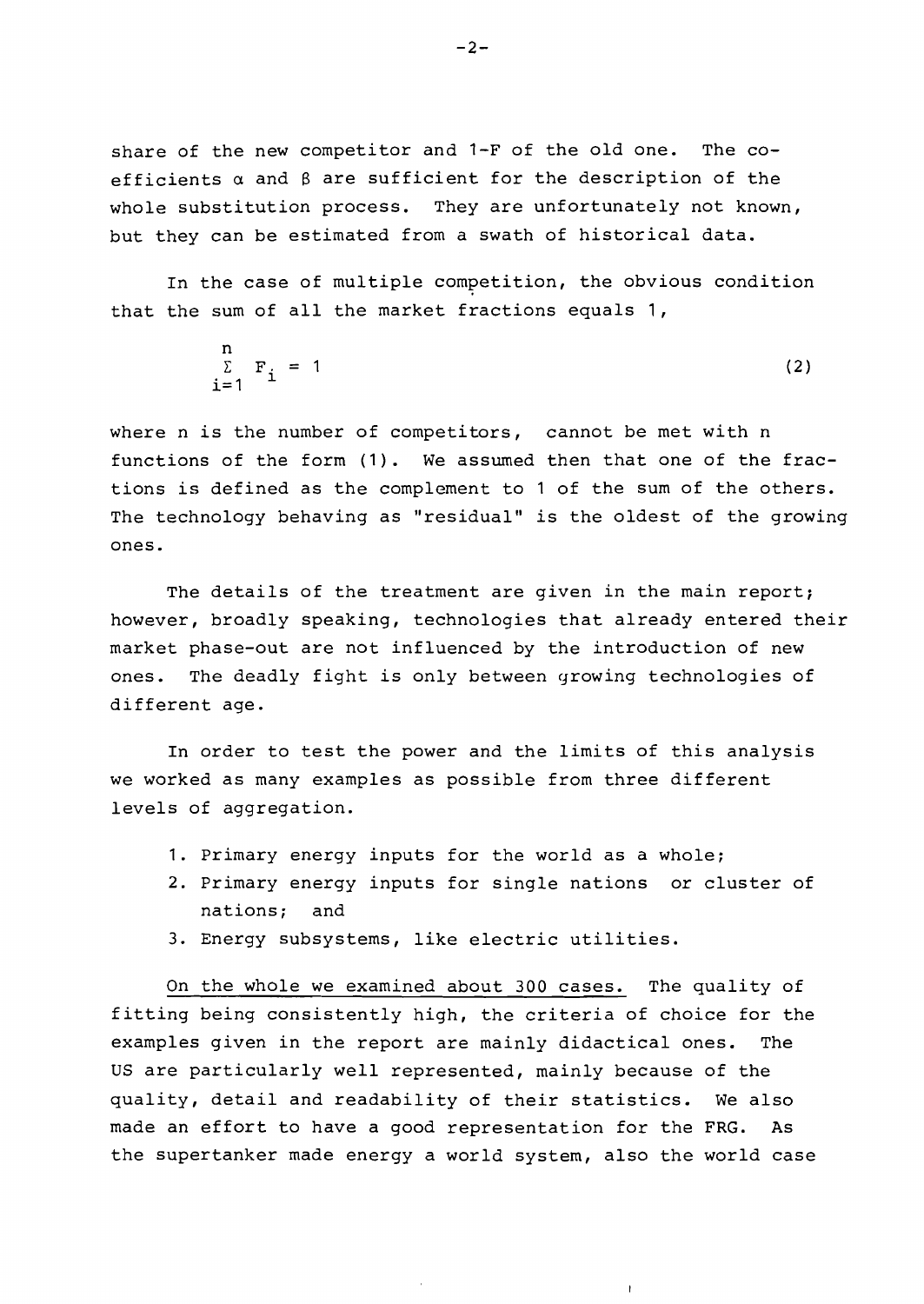has been given special attention for its political and resource implications.

Two examples drawn from the main report are given here with the annexed comments: the case of the world, and that of the FRG. For the world Figure <sup>2</sup> is meant to show the perfect fitting obtainable with our system of logistic equations. Figure 3, much more impressive, shows that the coefficients of the equations can be determined using a quite short data base. This strongly supports the use of such an analytical method for forecasting.

Although the main scope of our analysis has been to provide <sup>a</sup> simple, objective and selfconsistent description of the past; we actually drew the future as described by the equations and commented on it. As the situation appears often different from what we should expect from current wisdom, our attempt has to be considered as exploratory. It is perfectly legitimate, in research, to test the limits of <sup>a</sup> newly discovered tool, by using it in, <sup>a</sup> posteriori, improper areas.

The great success of our preliminary analysis, fully confirmed by the 300 cases examined for this work, has spurred the curiosity about the mechanisms behind the rigorous behavior of such complex systems. In fact the application of <sup>a</sup> certain rule, even if always successful in practice, confronts very strong psychological barriers if it lacks <sup>a</sup> certain logical frame linking it causally to the body of accepted knowledge.

Phenomena rooted in social behavior are always very difficult to "explain" in such <sup>a</sup> way, because if we rely too much on the basic, irrational, and stochastic roots of our decisions, then the explanation is rejected as "too mechanistic". If on the other hand we rely on the perception people have of themselves, as rational and wise decision makers, then we fall into <sup>a</sup> maze of ad hoc explanations that strongly resembles local politics.

 $-3-$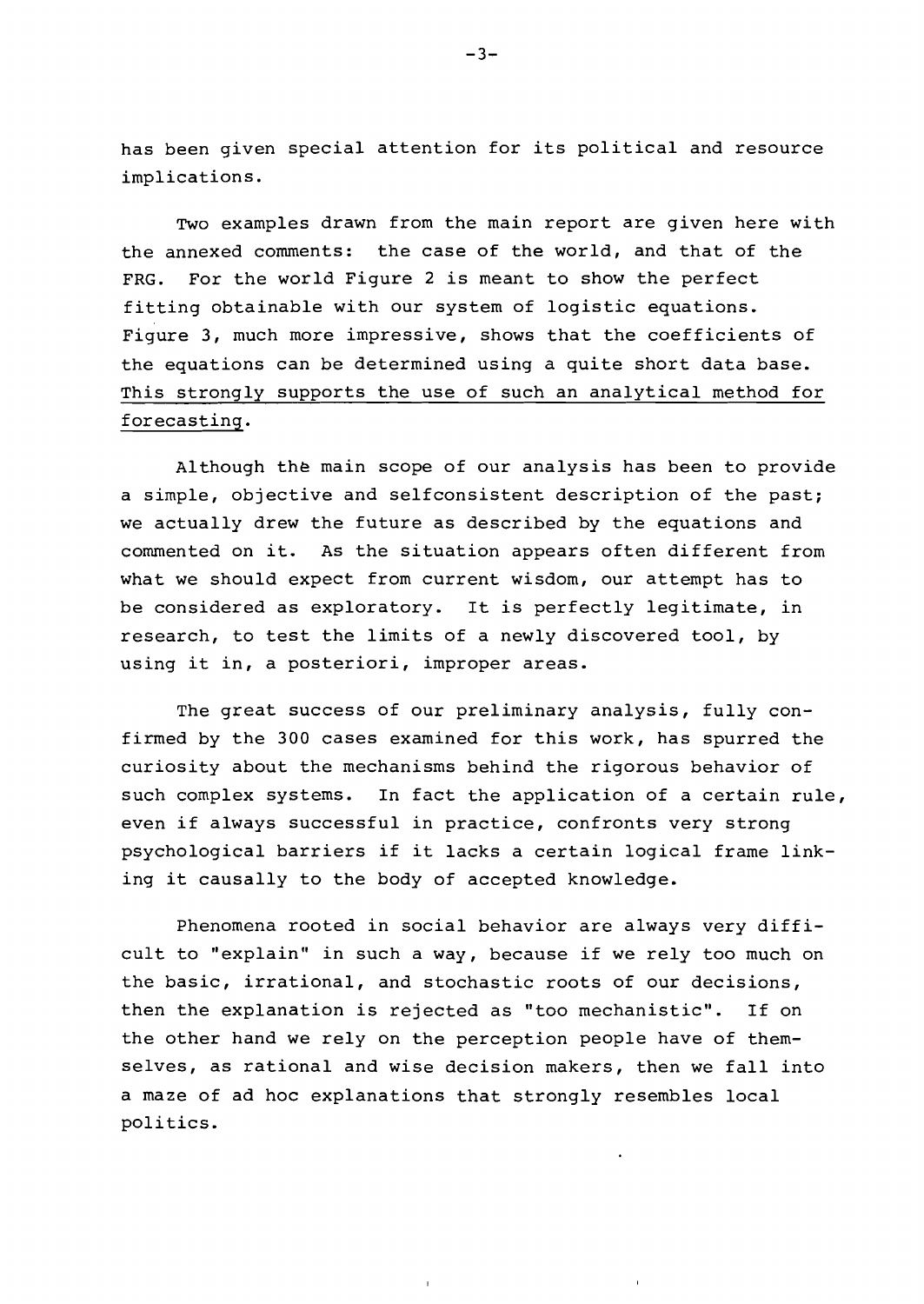Economists, who have faced a much similar problem, have made <sup>a</sup> great, partially successful, effort in describing and organizing the monetary measurables of human activity. Although they too miss primary causes they can introduce concepts of minimization and optimization which permit choices and structuring of the systems.

Our attempt to "hook" the market penetration rules to the accepted scientific system have followed both routes.

Fleck takes the stochastic "irrational" view. Social processes, and introduction of <sup>a</sup> new technology is <sup>a</sup> social process, are seen as the envelope of a maze of tiny decisions, causally unrelated, and, like nails in the path of <sup>a</sup> falling ball, slowing down its chute and "diffusing" its landing point. <sup>A</sup> good social example of this process is given by the diffusion of an infection e.g. the common flu. Although in a case-by-case analysis the biologist can give <sup>a</sup> fair causal description of the process, the contacts that lead to the diffusion are within another realm of causality and are better described stochastically.

they yield logistic curves. Fleck then visualizes the diffusion of a technology as a social learning process under constraints. The stability of the curves is <sup>a</sup> mark of the stability of man and society as learning structures. Learning processes are well described in such a way, and

The weak point of the theory is that the critical parameters have to be measured post hoc, and they are not reducible to other measurements that could be made before the penetration is initiated.

Peterka on the other hand follows <sup>a</sup> more classical route, taking economics as <sup>a</sup> driving force. He assumes that an industry to expand has to generate profits. External capital can produce some time shifts, providing actual money for expected gains, but the picture is not much blurred by that. Consequently, as substitution is driven by differential growth rates, these rates must be driven by differential profits.

 $-4-$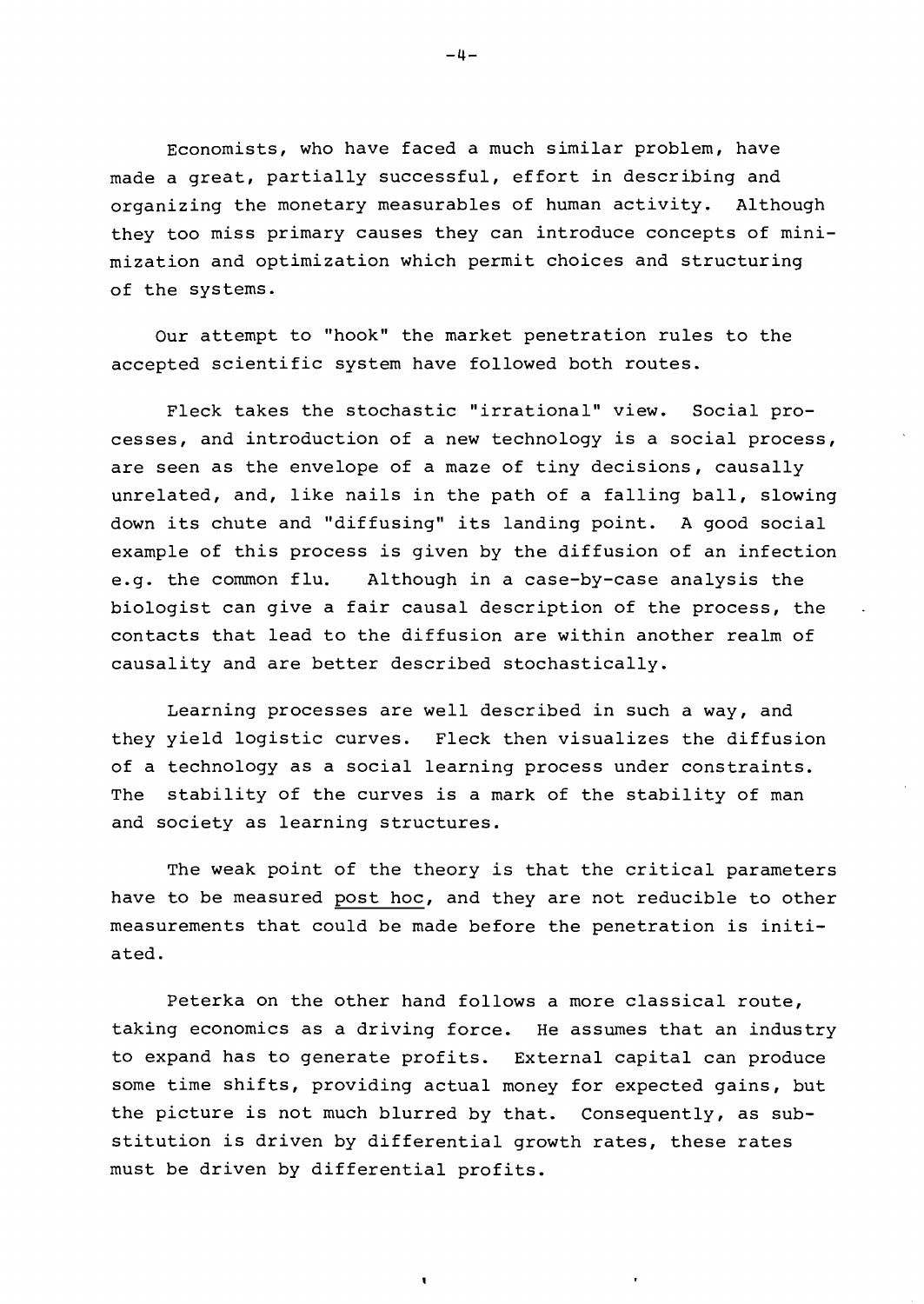His approach is based on the long-term balance of capital flows governing production using one of several competing technologies. With the main assumption that a viable technology, when established, has to live and grow on its own account, the mean value of the external capital flow has to be equal to zero. In this way <sup>a</sup> set of differential equations is obtained by which the multivariate competition is governed. Using market shares instead of the absolute production of particular technologies makes it possible to eliminate the market price and decomposes the description and forecasting of the substitution process into the evolution of market shares and the growth of the total production of the given commodity. This is, perhaps, the main trick in the development of the model. Only the dynamics of market shares is followed in detail, which depends on differences in production costs, on specific investments, and on the total growth rate factor. The analysis shows that in the case of n competitors the number of model parameters can be reduced to 2(n-1) and in most cases even to n-1. It is also shown that the fluctuations of model parameters over time are smoothed so that only their mean values are significant. This explains the high regularity in the behavior of market shares observed in the past.

Both deterministic and stochastic models for the substitution process are developed. The stochastic version is exploited in derivation of optimal procedures for extraction of information about the model parameters from known historical data and in quantitative description of the uncertainty of forecasting.

To facilitate practical application, the main theoretical results are condensed into algorithms and computer subroutines and their use is demonstrated on practical examples. The forecast of market penetration by nuclear energy is an example of how a new technology can be incorporated into the model using its economic assessment.

The elaborated algorithms and computer subroutines make the theory directly applicable and also make it possible to incorporate the model of market penetration into more complex models.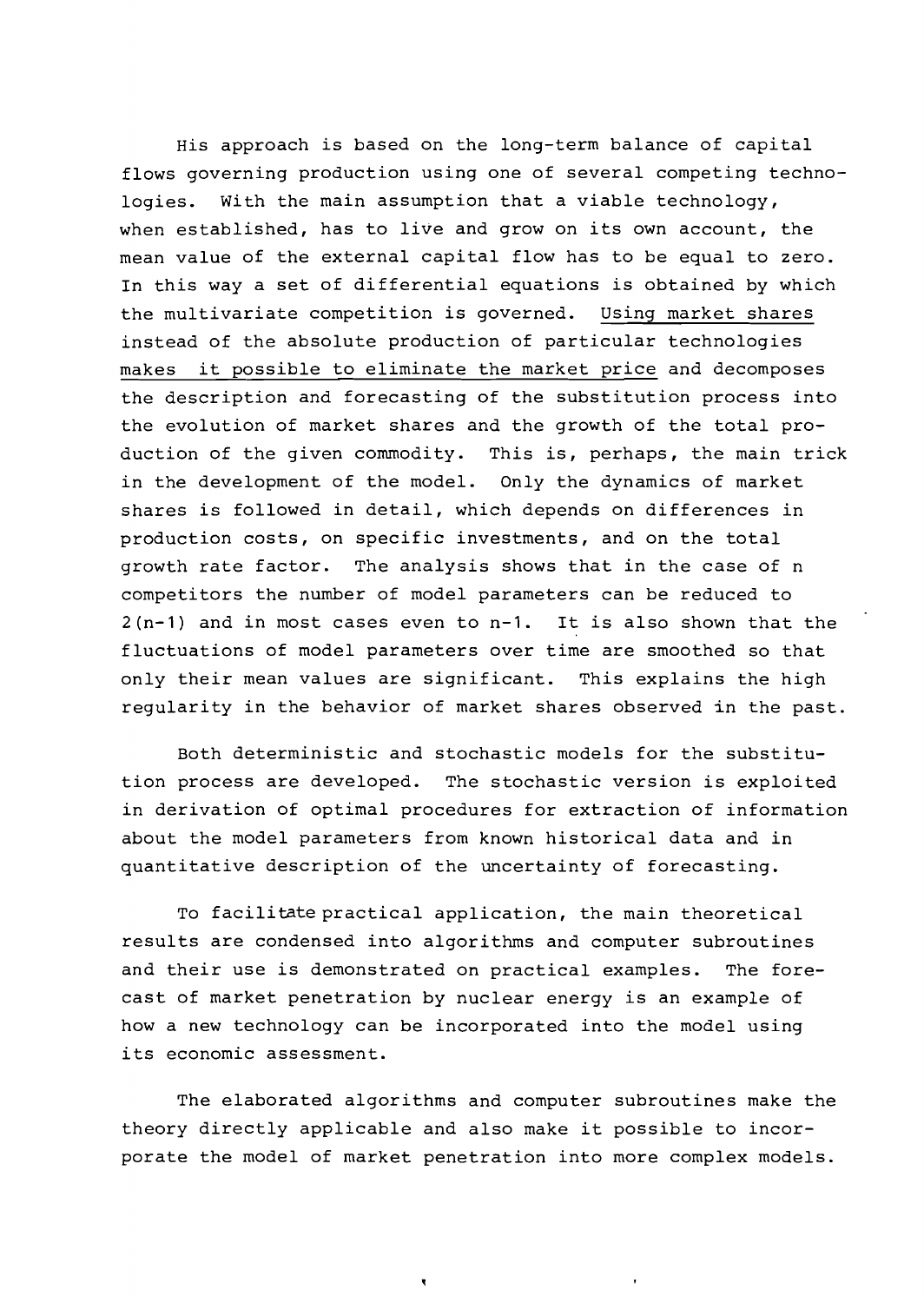The model cannot forecast the birth of a new technology. A newcomer has to be introduced into the model exogenously using its economic assessment, as demonstrated by the example of nuclear energy. This limitation being kept in mind, the problem of the validity of the forecasts is treated extensively and another example is given for the stability of the underlying forces.

It is <sup>a</sup> common belief that an economic and industrial breakthrough did occur after World War II, and this view is supported by many indicators, e.g. the rate of growth of energy consumption. Using statistical data between <sup>1945</sup> and <sup>1971</sup> the parameters in the model have been estimated, and the model used to "backcast" the past history of primary energy substitution for the world. The result is given in Figure 4.

The penetration of <sup>a</sup> market by new technologies is <sup>a</sup> very complex interplay between producers and consumers. Peterka's study emphasizes the macroeconomic view on the producer side. The consumer side is reflected in the correction by which the total production costs have to be reduced in order to respect the difference in market price the average consumer is ready to pay for the higher quality of satisfaction of his need. In some cases this correcting term cannot be considered as stationary and can be influenced by advertisement and/or by official propaganda. In these cases the consumer side and the spread of information should be considered in more detail.

In societies with planned economies the mechanism of an open market is replaced by economic balances and decisions made by planning institutions and committees. However, not even <sup>a</sup> planned economy can afford to support a loser without special reasons. The planners also have to respect the social demand in order to ensure <sup>a</sup> fluent and regular distribution of products but they can control the substitution process, by setting taxes and different prices (both can be reflected in the model in total production costs), in order to achieve some goals. It is believed that the model developed in this study could serve as a planning tool for these purposes.

-6-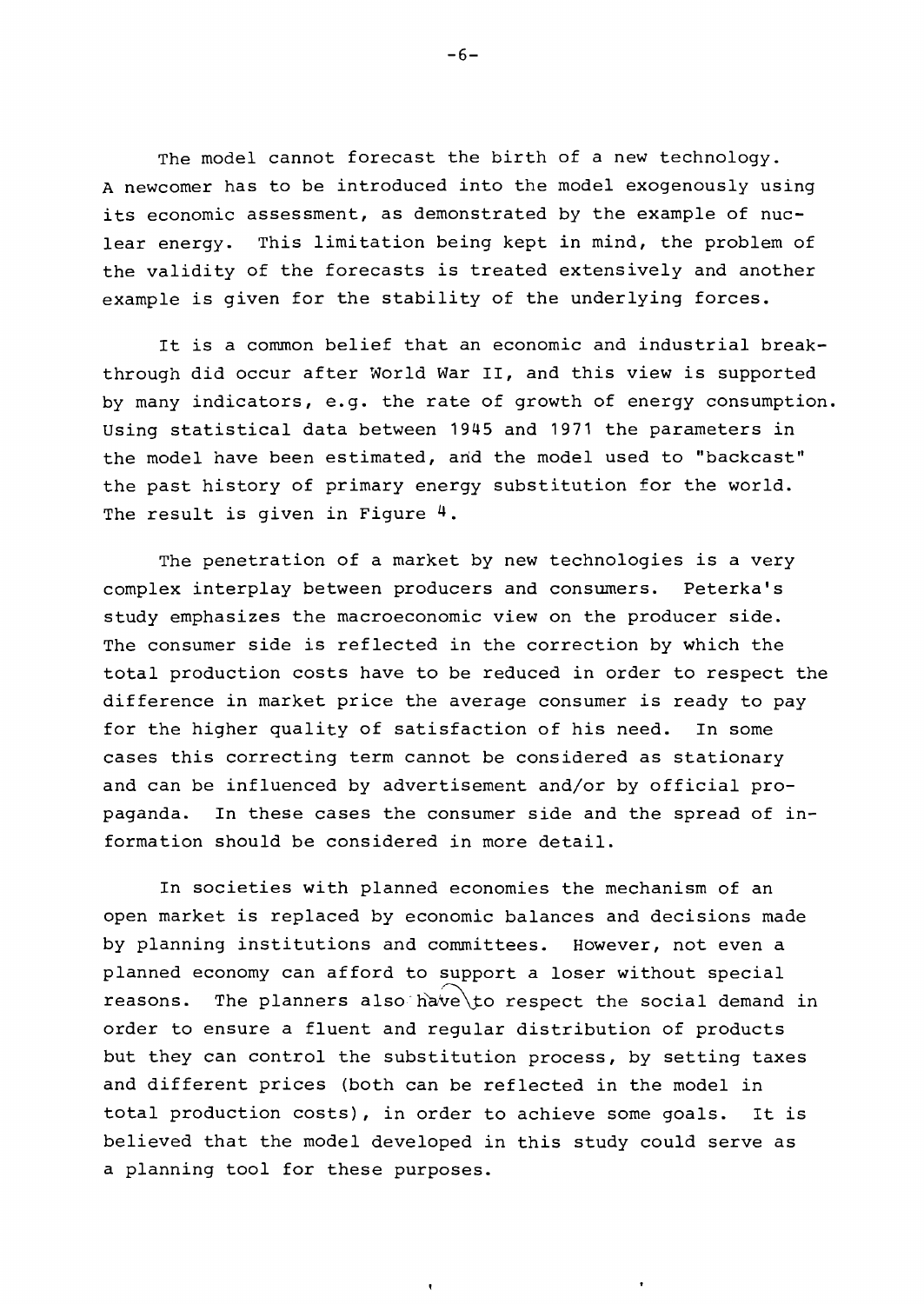Speaking about possible control of the substitution process another important point has to be mentioned. No technology can start from zero without external financial help. The magnitude of the initial external investment actually determines the initial conditions for the model and may considerably accelerate (or delay if it is too small) the substitution process, especially when the new technology is profitable but requires high investments. The example of nuclear energy is treated in some detail.

Altogether we hope that the basic objective of the grant has been fulfilled: we explored the field experimentally showing the great efficiency of our model in organizing data, and we tried two ways to bring its working under logical scrutiny.

The fact that during this operation we have presumably generated more problems than we solved is <sup>a</sup> good indication that we are plowing <sup>a</sup> fertile field.

 $\pmb{\mathfrak{y}}$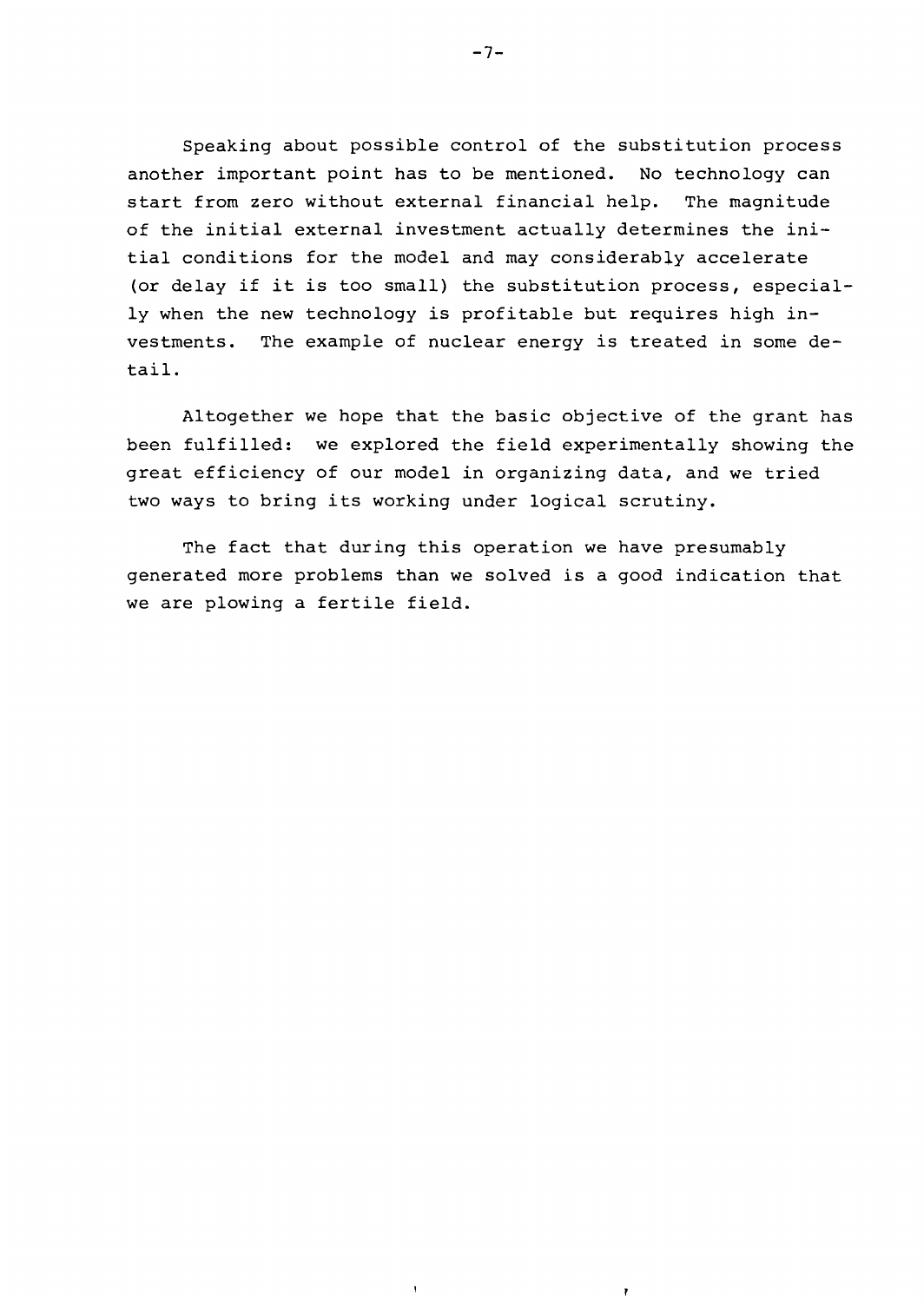$\sim 10^7$  $\hat{\mathbf{r}}$ 

 $\sim$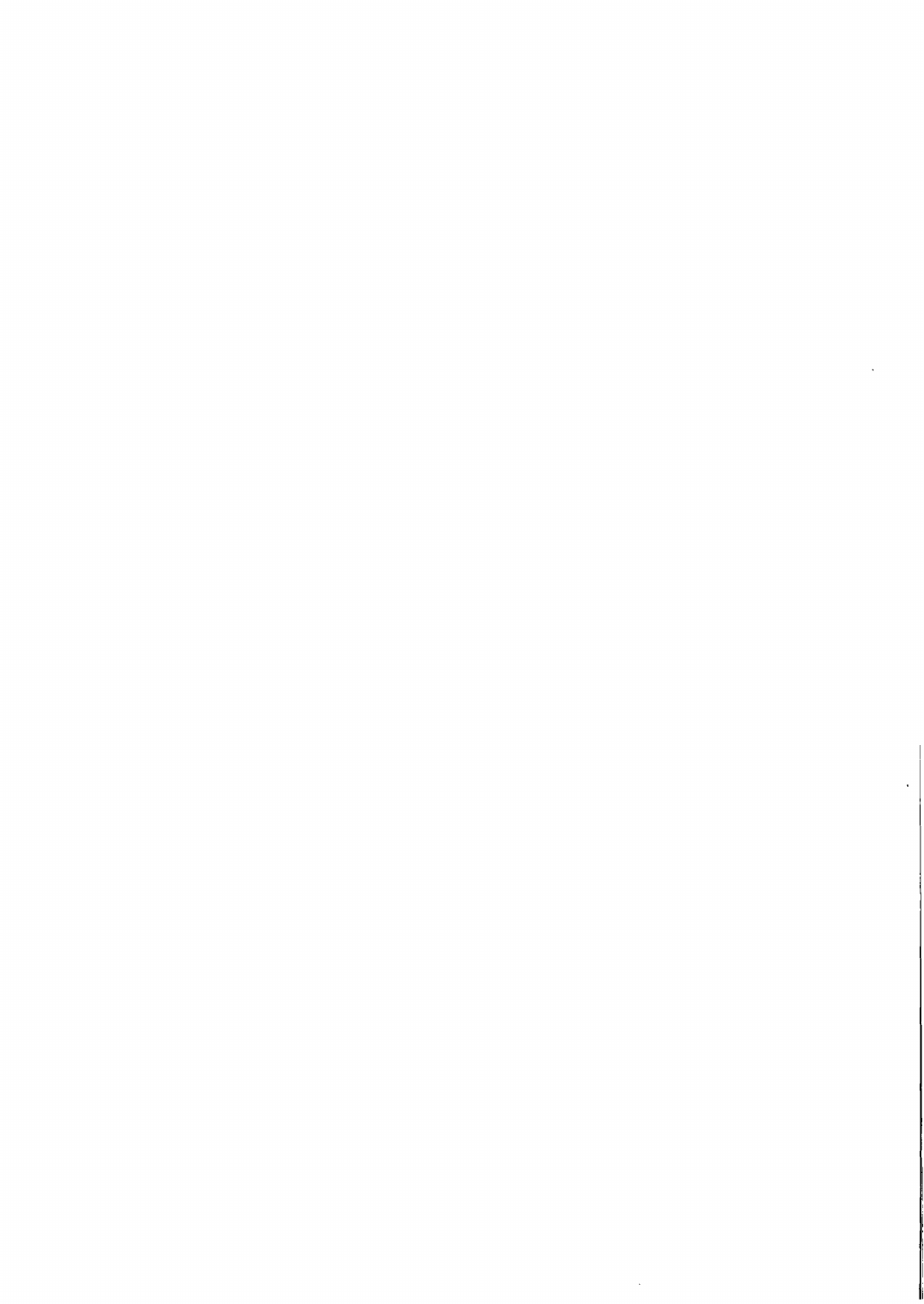## LIST OF EXAMPLES PRESENTED IN THE PHENOMENOLOGICAL PART OF THE REPORT

The World

The Federal Republic of Germany

France

The United Kingdom

The United States of America

OECD (Organization for Economic Co-operation and Development):

 $\bar{t}$ 

Europe

Austria

Belgium

The Netherlands

France

The United Kingdom

Italy

canada

Japan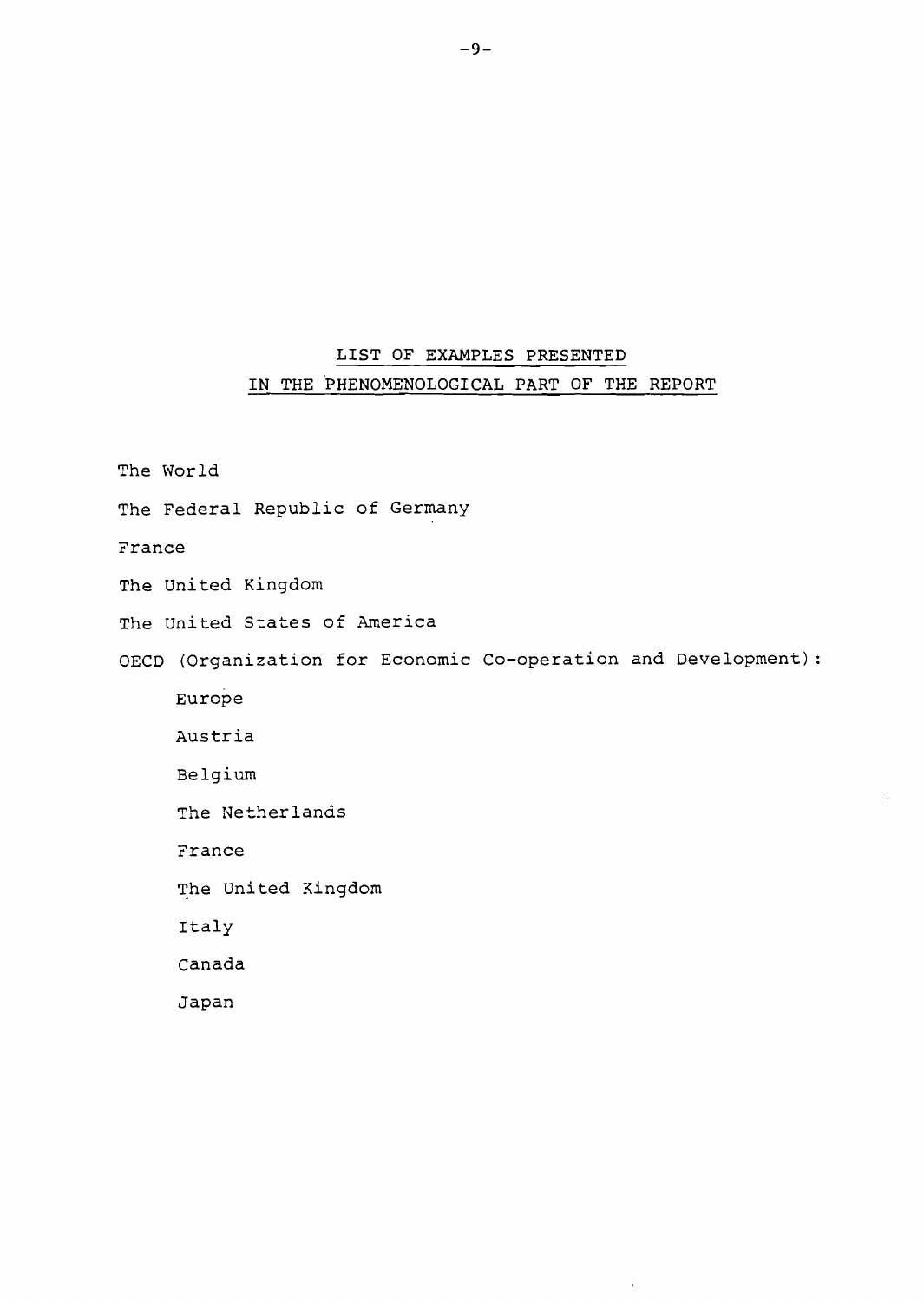

FRACTION (F)

 $\bar{1}$ 

 $F/(1-F)$ 



Figure 1.

 $\mathbf{I}$ 

 $\bar{r}$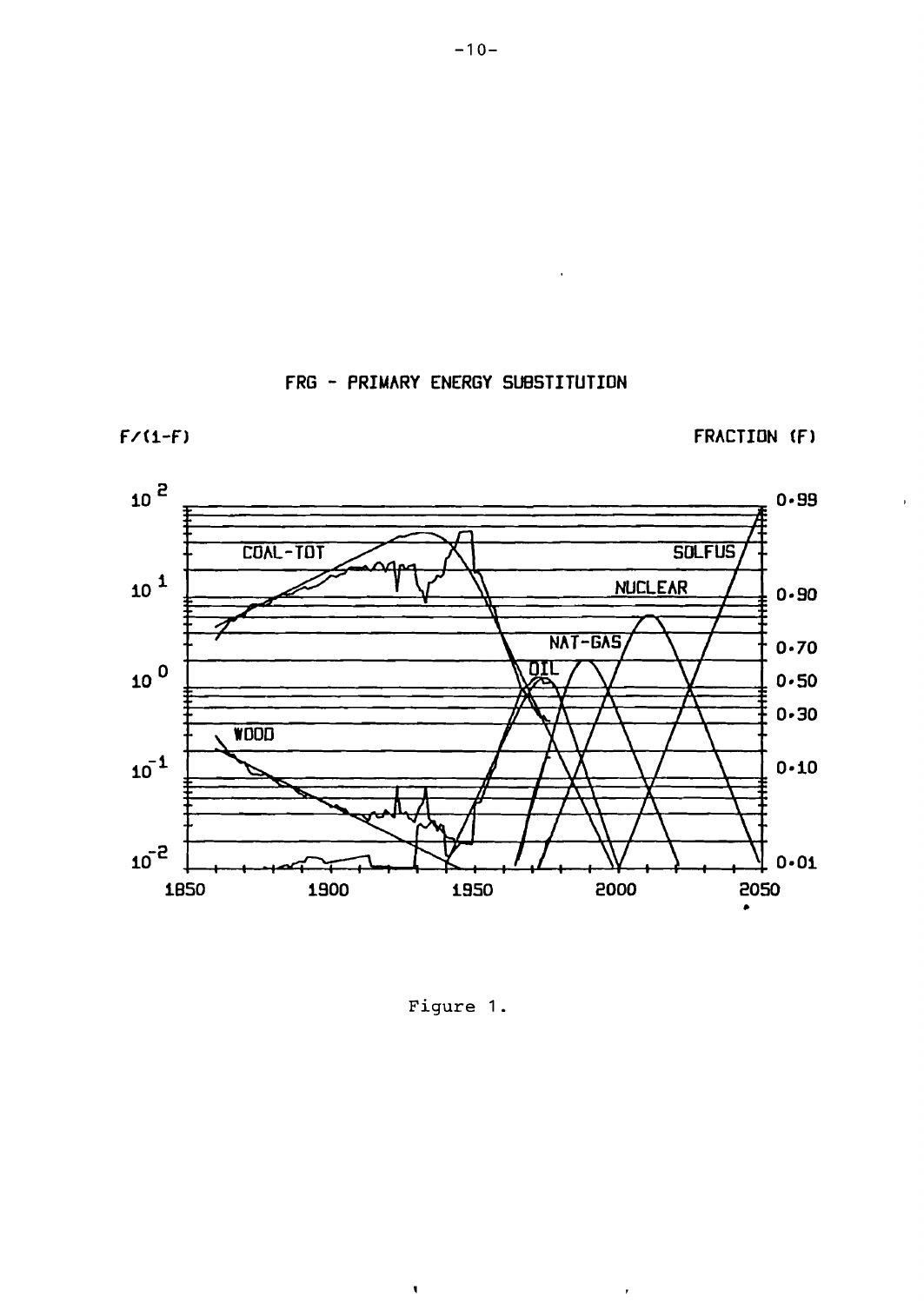F R G : Primary energy substitution; log-logistic plot.

The primary energy substitution for the FRG is reported here on a logistic plot. The shares of different energy sources are plotted as  $F/(1-F)$  on the logarithmic scale, where  $F$  is the fractional market share.

The nick for oil suddenly jumping to 3% in the thirties from <sup>a</sup> stationary 1% is unexplained and could merit further analysis. It may have something to do with the preparation of the war. Between 1945 and 1972, substitution proceeded very smoothly and logistically, with oil becoming dominant, with fairly short time constants of about 25 years, and gas promising the same performance in a suspiciously short period of 15 years. The peaking of oil consumption around 1973 in relative and absolute terms, could have been precisely predicted with data up to 1965. Thus it cannot be attributed to the oil crisis, but to forces internal to the German economy. After this crisis, however, energy consumption did not increase as before, and hydrocarbons were most affected. The swiggle in the coal curve does not seem to initiate <sup>a</sup> coal revival at the time.

There are, however, two uncertainties hidden in this straightforward projection. First, by analogy with the UK, Belgium, and up to a point France, natural gas can continue the fast initial trend beyond the usual 2% or 3%. No kink actually appears in its curve for the FRG. This means that the kink may appear later, so that we actually overestimated its rate of penetration.

The nuclear penetration rate was estimated on the basis of historical data. However, due to its relatively low share of primary energy (2.2% in 1976) we have checked this penetration rate with the power plants presently under construction and those planned in the future. Our nuclear penetration rate can be characterized as being rather pessimistic on the basis of current information, and presumably realistic as <sup>a</sup> lower limit on the future role of nuclear energy in the FRG.

A SOLar or FUSion scenario has been introduced for the year 2000, with a penetration rate equal to that of nuclear energy. This keeps the system evolutionary and gives an idea about the effect of the next source on nuclear, whose fate will be sealed in the next ten years.

Altogether the FRG appears to behave normally but more dynamically than systems of similar size and structure like France or the UK.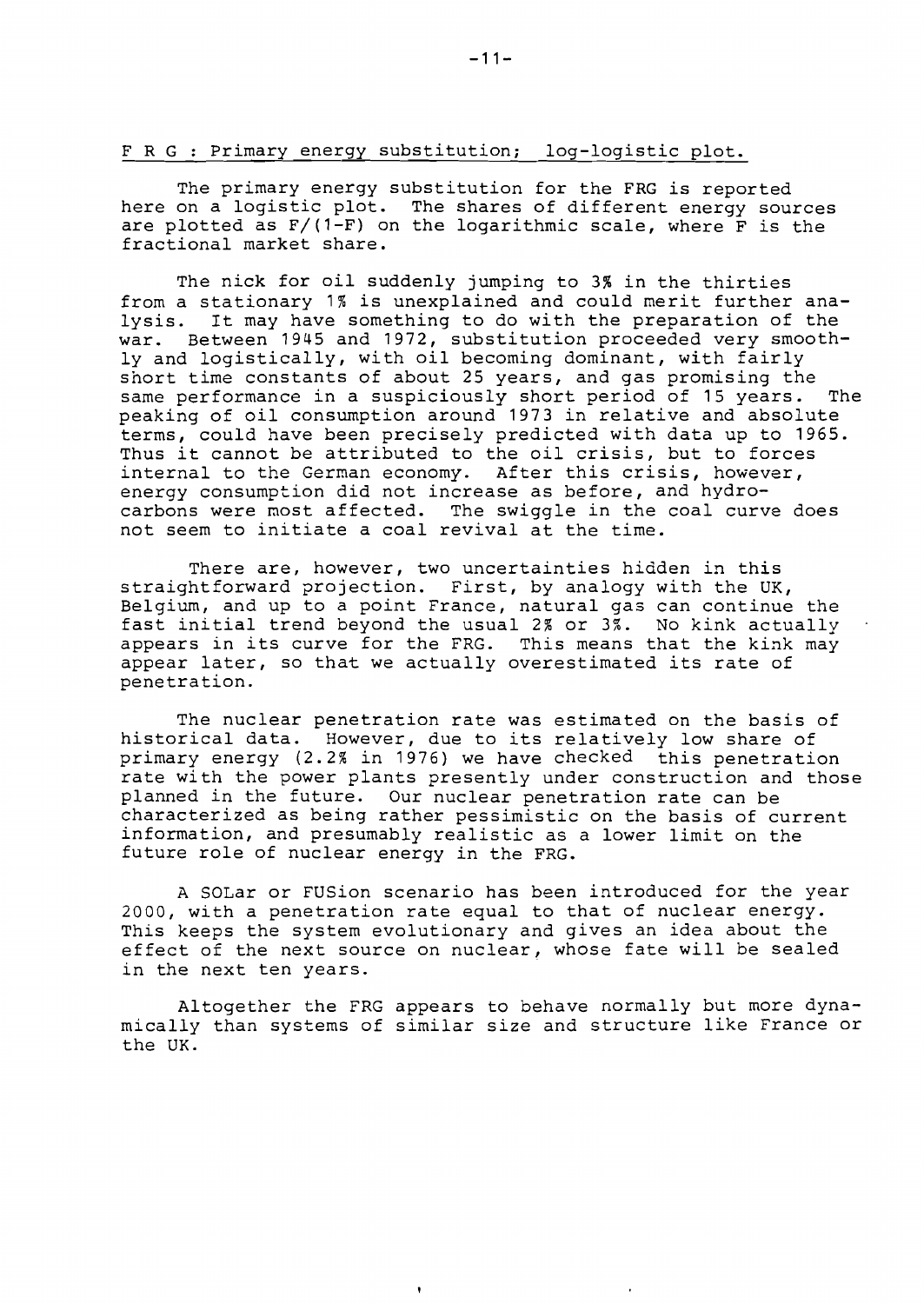

WORLD - PRIMARY ENERGY SUBSTITUTION

 $F/(1-F)$ 

 $\overline{1}$ 

FRACTION (F)

 $\mathbf{r}$ 

Figure 2.

 $\bar{\textbf{I}}$ 

 $\mathbf{r}$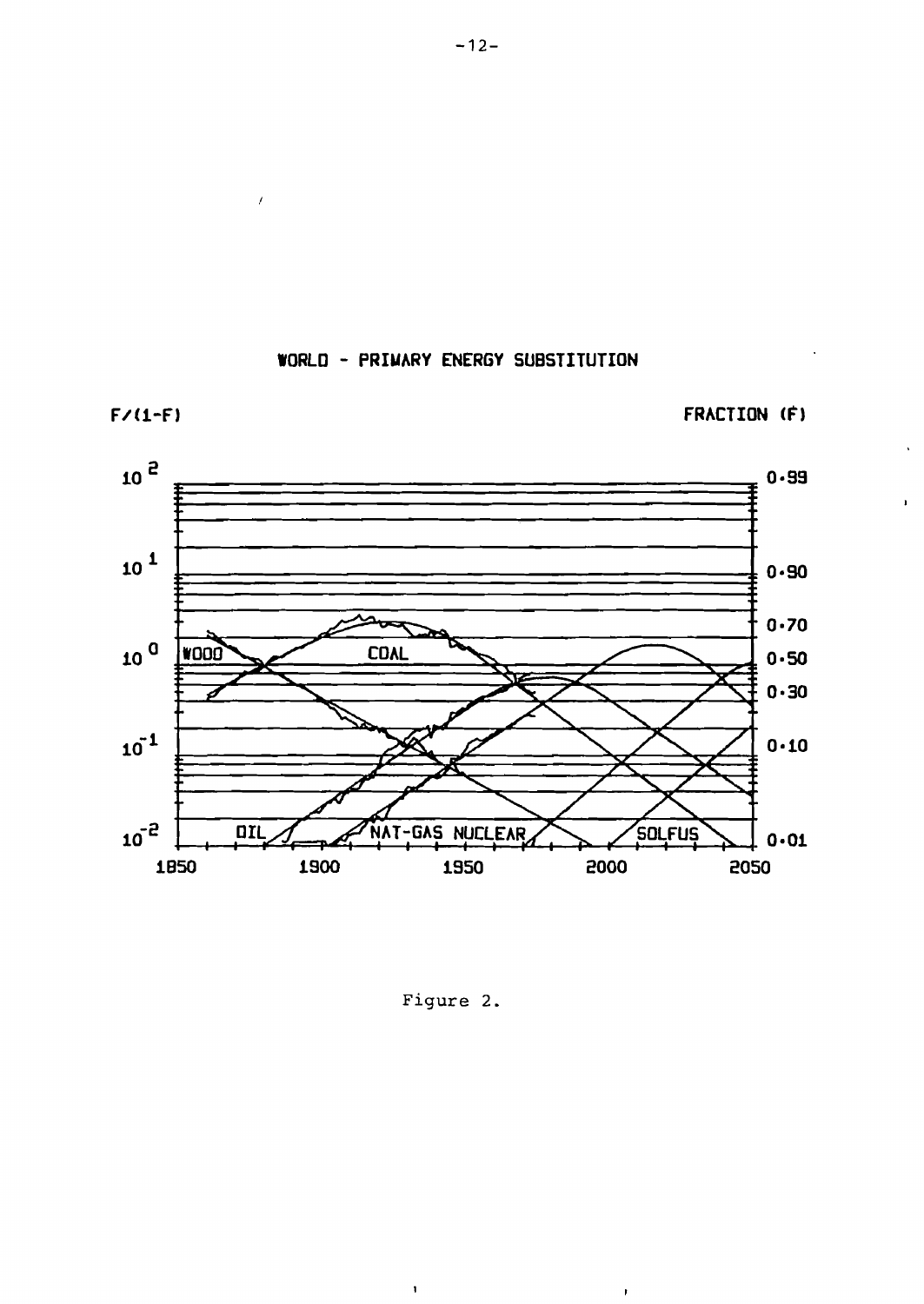W o r 1 d : Primary energy substitution; the log-logistic plot.

The first fact to be observed about the primary energy substitution of the world is the extreme regularity and slowness of the substitution. It takes about <sup>100</sup> years to go from 1% to 50% of the market. We call this length of time the time constant of the system.

The regularity refers not only to the fact that the rate of penetration (defined as constant  $\alpha$  in the equation and corresponding to the slope of the curves) remains constant over such very long periods when so many accelerating processes seem to take place, but also to the fact that all perturbations are reabsorbed elastically without influencing the trend. One is led to suspect that the system has a schedule, a will, and a clock.

It is also interesting to note that no source finally saturates the market. The dynamics of the introduction of new sources and the high time constant lead to maximum penetrations of 60% to 70%. This is also true for most smaller systems as is shown in the phenomenological part of the report.

Nuclear achieved only a 1% share of primary energy in the<br>1970s: thus its future penetration rate cannot be distilled thus its future penetration rate cannot be distilled from the historical data. Today the nuclear share in primary energy consumption is about 2%. Our nuclear scenario, based on power plants presently under construction and those planned to come into commercial operation by 1990's, prescribes a 6% nuclear share in year 2000.

For SOLar or FUSion, the scenario is completely hypothetical. As rates of penetration where almost the same for coal, oil and gas, we assumed an equal rate for nuclear and SOLFUS, in <sup>a</sup> spirit of "business as usual".

This graph reveals very interesting properties of the logistic competition. Primary fuels in their way down are insensitive to the introduction of other new sources. After the great fuss about nuclear tramping into the garden of coal, and coal being a tool to stamp out nuclear, this appears very refreshing if unexpected.

Nuclear appears to interact strongly only with natural gas, presumably preemptying the markets into which it could have expanded, and interacts only very marginally with oil, which may induce despair in those who install nuclear power stations to become independent of oil imports.

The problem of resources which automatically comes to mind is not dealt with here. It appears, however, that the substitution mechanism itself takes care of it. Actually, leftovers seem <sup>a</sup> stable characteristic of the operation.

Incidentally, the introduction of SOLFUS in the year 2000 would influence nuclear only around 2050.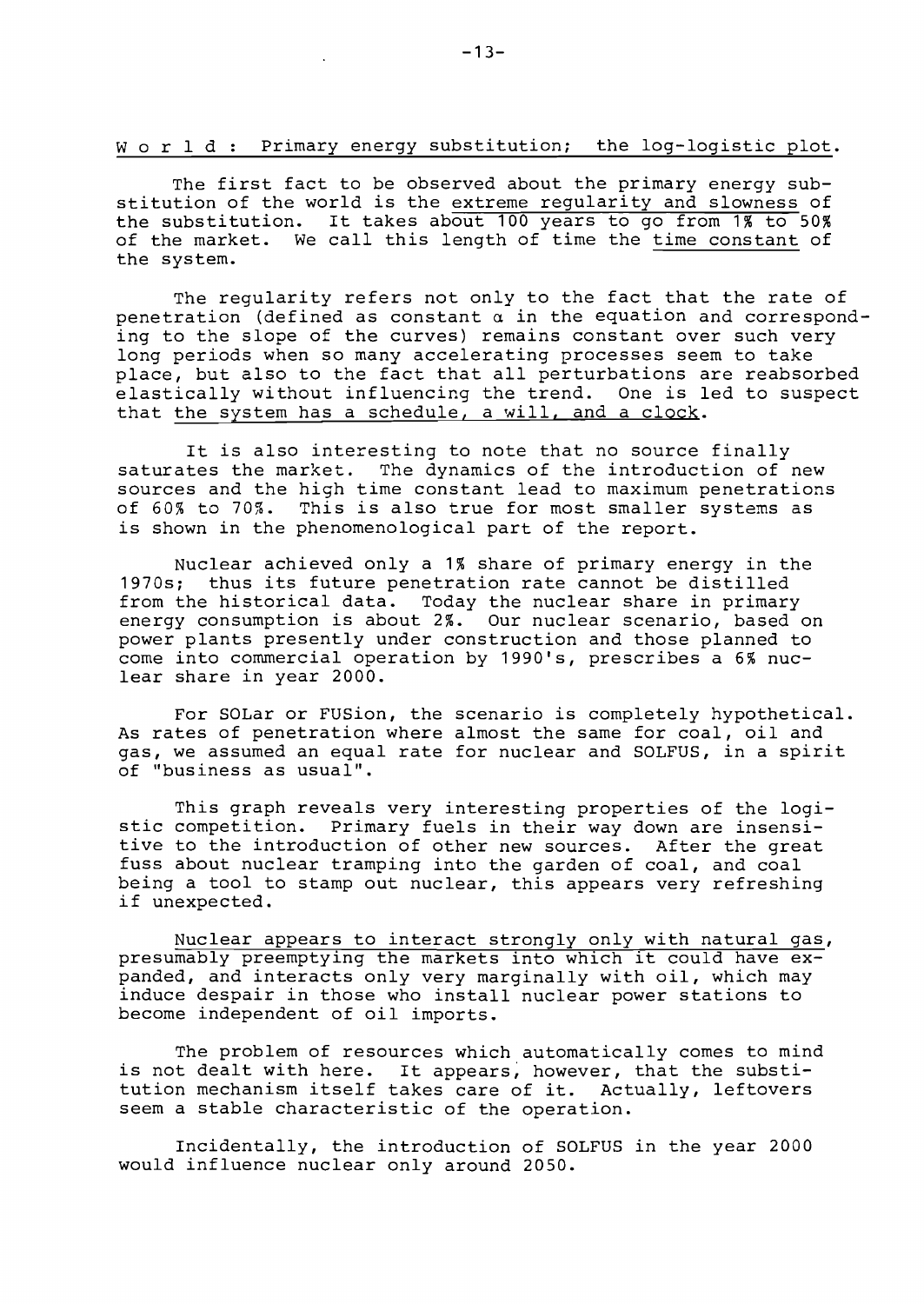

WORLD - SHORT DATA BASE

 $F/(1-F)$ 

FRACTION (F)

Ŷ.

Figure 3.

 $\mathbf{I}$ 

 $\bar{\pmb{r}}$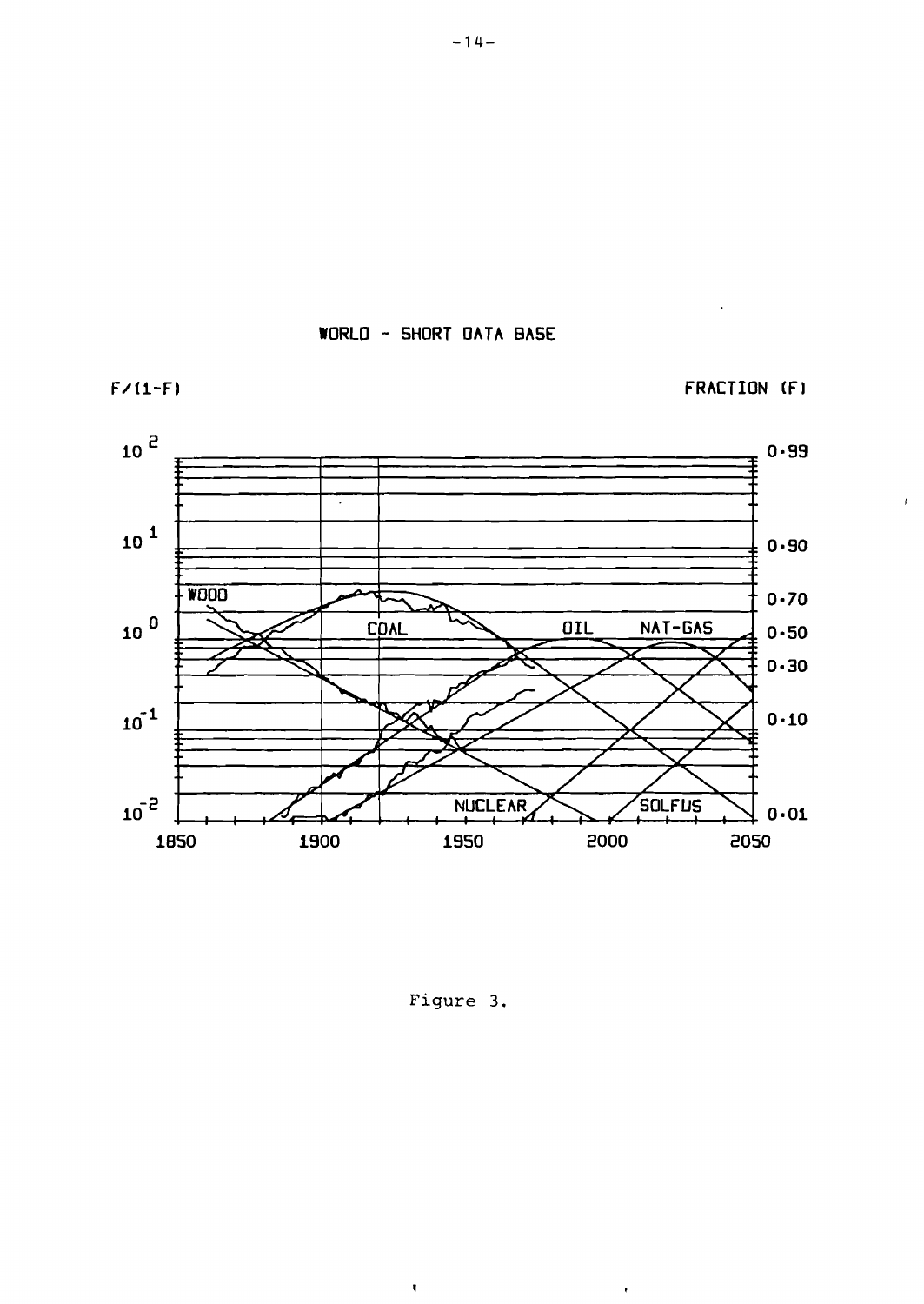# W o r l d : Primary energy substitution; short data base.

As available statistics are sometimes unreliable, have gaps lasting for long periods of time, refer to certain energy sources and not to others etc., we have tried to check the stability of the fitted functions and of the forecasts in respect to restrictions in the information base. The results are very encouraging showing that the relevant information can be extracted from relatively short data swaths.

Each curve in our system can be fitted with only two points. Consequently, the large number of statistical data used serve only to reduce noise. However, 20 years of data already constitute an excellent base. We have tried then to reconstruct all the periods under examination, using only <sup>a</sup> time series of 20 years, between 1900 and 1920. This base has the disadvantage that gas has reached only <sup>a</sup> 2% share and consequently its rate is still subject to some change.

The smooth curves fitted that way still show an extraordinary agreement with the data outside the historical period. Natural gas deviates somewhat and there is an error in the "prediction" of about 7% at the end of the period. This may seem relatively large, but it is <sup>a</sup> prediction made <sup>50</sup> years ahead, and with a depression and a war in between!

This fact is of the greatest importance since it qives <sup>a</sup> logical support to the use of our system of equations for projections into the future, or at least serves to establish the internal consistency of the scenarios.

 $\mathbf{I}$ 

Ÿ.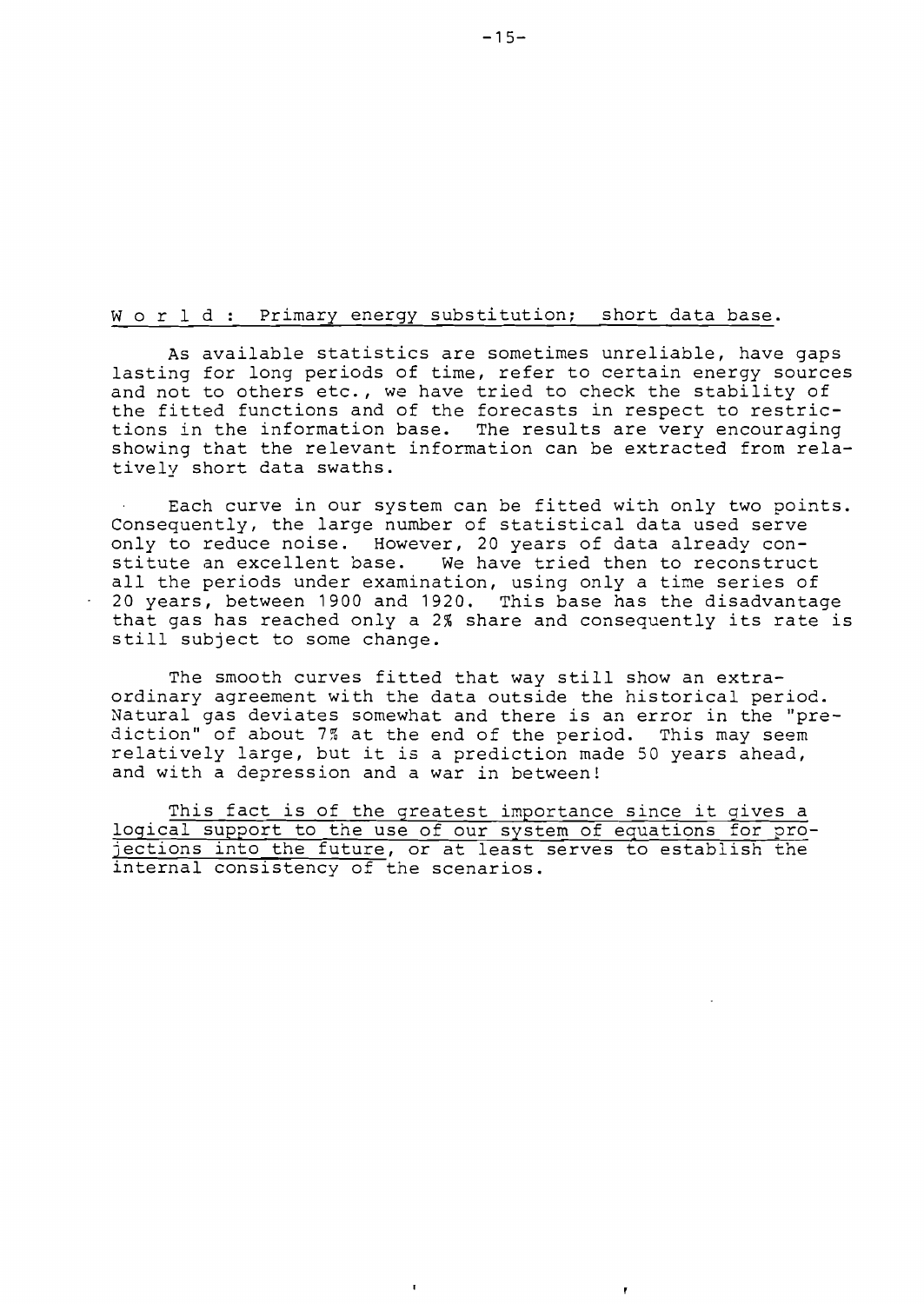

Figure 4.

W o r l d : Primary energy substitution; logistic plot.

ł.

Example of backcasting. Only 1945-1971 data have been used to estimate the coefficients in Peterka's equations.

 $\pmb{r}$